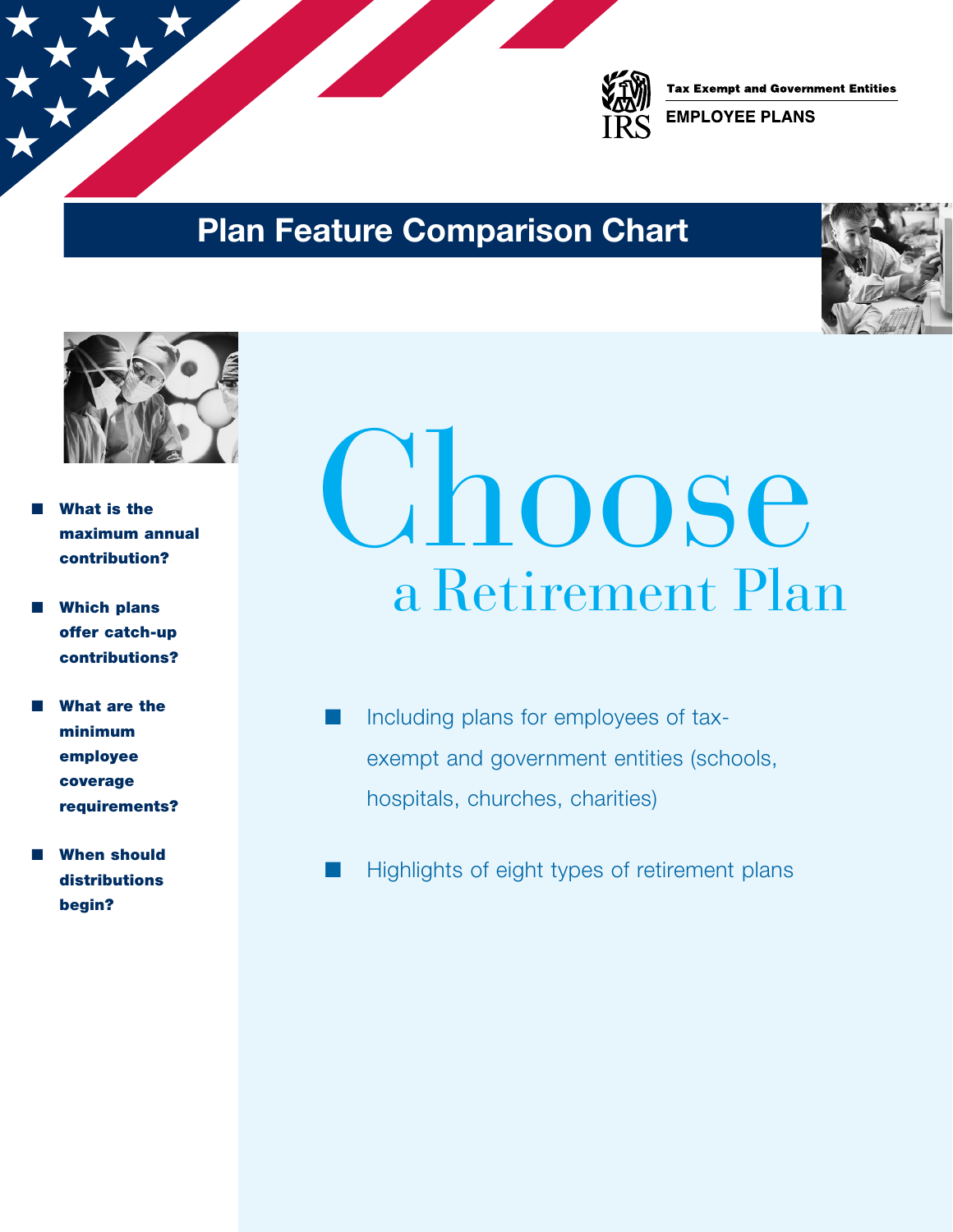

# $EXPerts$   $estimate$  that in the American

workforce as a whole, workers will need 70 to 90% of their pre-retirement income to maintain their current standard of living when they stop working. Lower income earners may need more than 90%. Among these workers 25-64 years of age, a little more than half are participants in an employer-sponsored retirement plan.



### Advantages of Having a Retirement Plan,

By starting a retirement savings plan, you'll help your employees save for the future, and you'll help secure your own retirement. Offering a retirement plan may also help you attract and retain better qualified employees.

Tax advantages have made it more appealing than ever to establish and contribute to a retirement plan.

#### Tax Advantages:

- Contribution limits that allow employees and employers to contribute large amounts to retirement plans.
- Catch-up rules that allow employees age 50 and over to set aside additional amounts.
- In some plans, employees can invest a certain amount of their salary before it is taxed.
- A tax credit, known as the [Retirement Savings Contributions Credit](https://www.irs.gov/retirement-plans/plan-participant-employee/retirement-savings-contributions-savers-credit), is available for eligible contributions to a retirement plan. This credit could reduce federal income tax up to 50 cents on the dollar.
- Money in the retirement program grows tax-free.

### Choose a Retirement Plan,

The most basic retirement plan is an Individual Retirement Arrangement (IRA). Private-sector employers (for-profit and not-for-profit) and government employers can offer savings plans that use IRAs to hold savings contributions.

IRA-based plans include Payroll Deduction IRAs, Simplified Employee Pension (SEP) plans and Savings Incentive Match Plan for Employees of Small Employers (SIMPLE) IRA plans. In these plans, and also with 401(k), 403(b) and 457(b) plans, the ultimate retirement benefits depend on the dollar amount accumulated in the employee's account.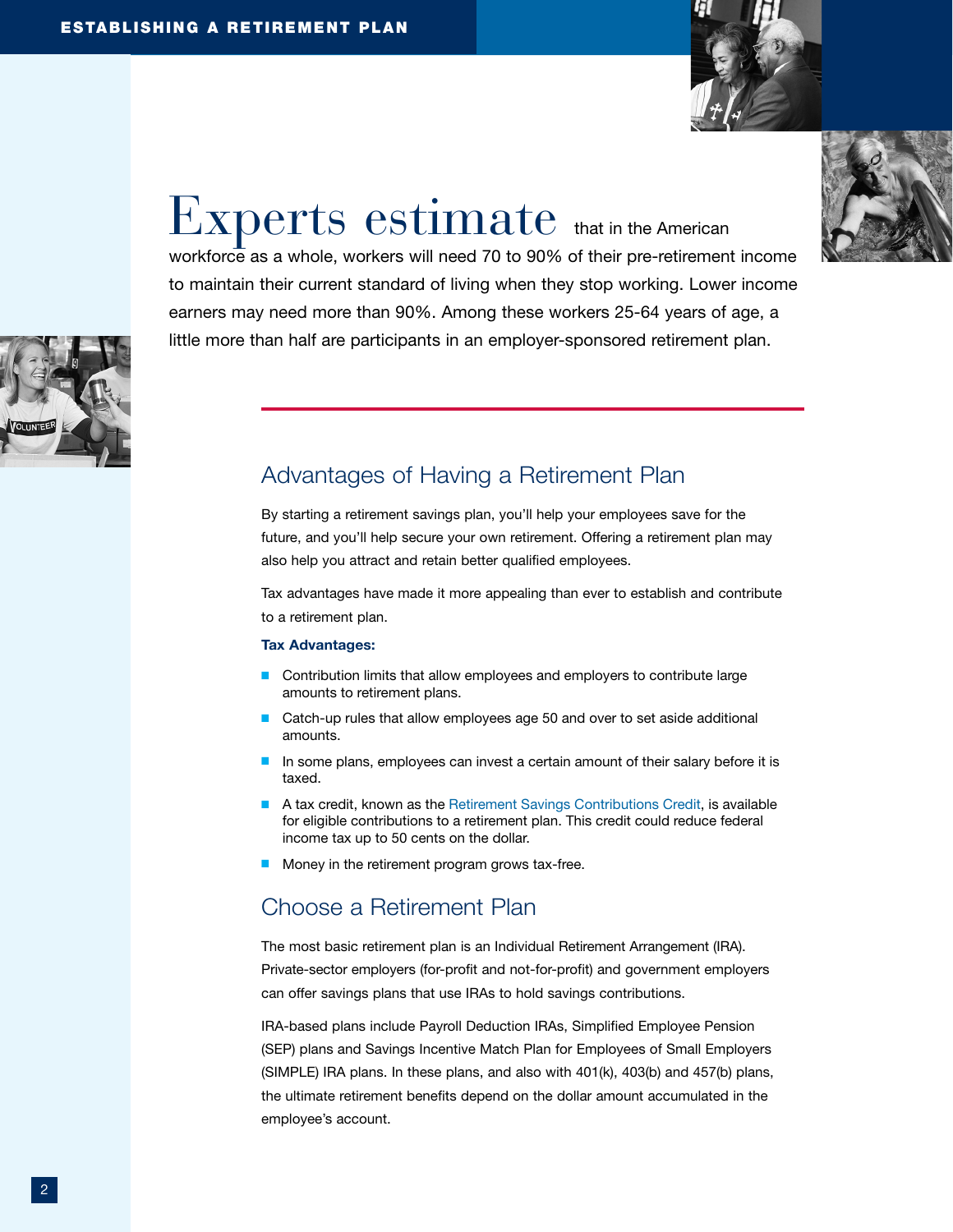



A defined benefit plan promises a specific benefit at retirement — \$1,000 a month, for example. The amount of this benefit is often based on a set percentage of pay multiplied by the number of years the employee worked for the employer offering the plan.

### Retirement Plan Correction Programs

The IRS has programs structured to provide financial incentives for finding and correcting mistakes earlier rather than later. In fact, many mistakes can be corrected easily, without penalty and without notifying the IRS.

The IRS system of retirement plan correction programs, the Employee Plans Compliance Resolution System ([EPCRS](https://www.irs.gov/retirement-plans/epcrs-overview)), helps business owners protect participant benefits and keep their plans within the law. EPCRS includes:

Self-Correction Program - Find and correct a mistake before an examination.

Voluntary Correction Program — Correct your plan's mistakes with help from the IRS.

Audit Closing Agreement Program — If the IRS examines your plan and finds an error, you can still correct the problem. However, the fee will be larger than if you found and fixed the error yourself, or brought it in voluntarily.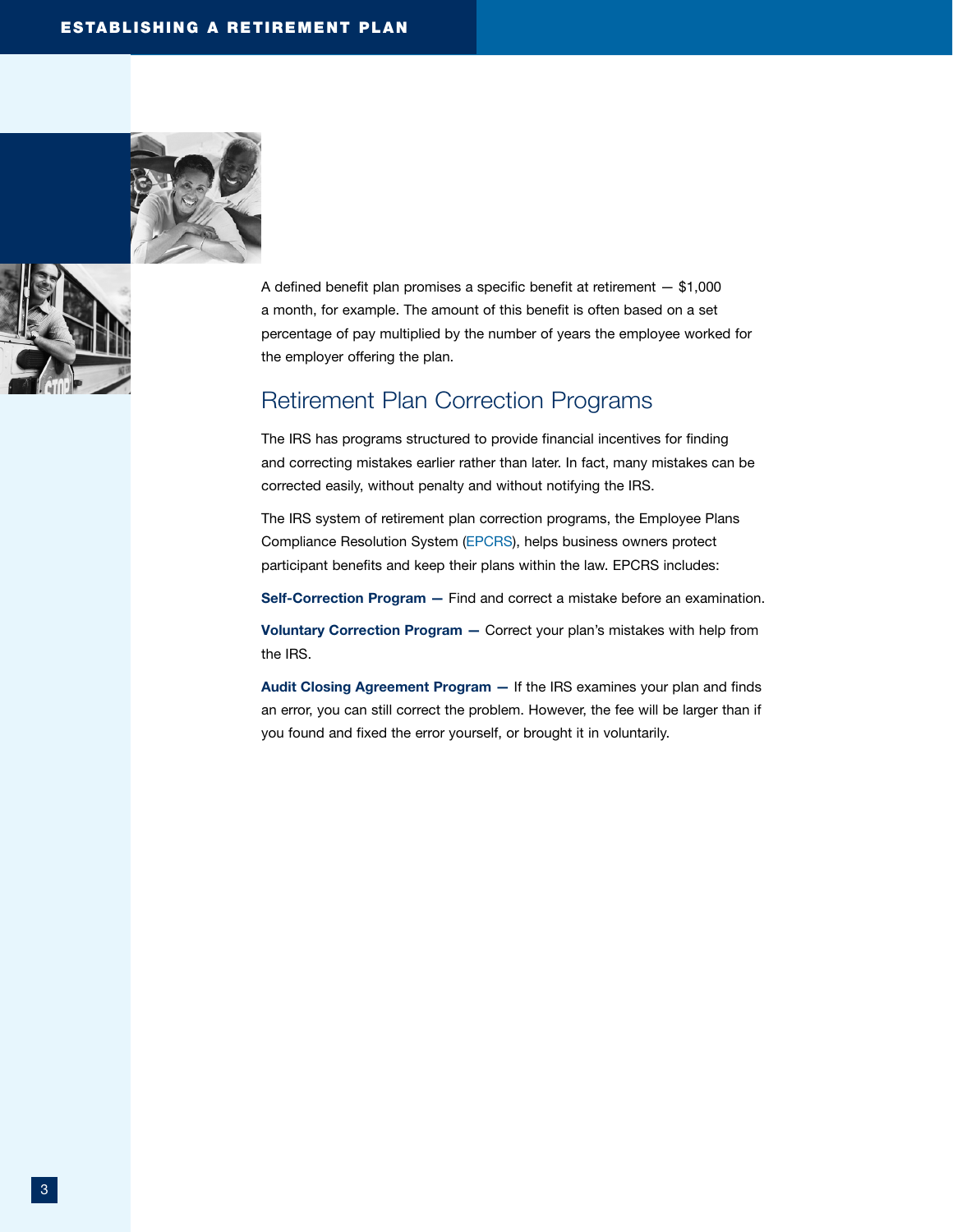# Plan Feature Comparison Chart

Starting with the brief summary table below, find the plans that fit you and your employees best. Then click on the plan tabs to view and compare the details on each plan.

| Sponsor/<br>Eligible Employer                                                                 | Key Advantage                                                                                 | <b>Plans to Consider</b>                              | Learn<br><b>More</b> |
|-----------------------------------------------------------------------------------------------|-----------------------------------------------------------------------------------------------|-------------------------------------------------------|----------------------|
| Any employer                                                                                  | easy to set up and maintain                                                                   | <b>Payroll Deduction IRA</b>                          | Page 5               |
| Any employer                                                                                  | $\blacksquare$ easy to set up and maintain                                                    | <b>SEP</b>                                            | Page 6               |
| Employers with 100 or fewer<br>employees that do not<br>currently maintain another plan       | salary reduction plan with little<br>administrative paperwork                                 | <b>SIMPLE IRA</b>                                     | Page 7               |
| Any non-government employer<br>Governments, only if plan was<br>established prior to May 1986 | permits high level of salary deferrals<br>by employees<br>may include designated Roth program | 401(k)                                                | Page 8               |
| Public education employers<br>501(c)(3) organizations                                         | permits high level of salary deferrals<br>by employees<br>may include designated Roth program | 403(b)                                                | Page 9               |
| State and local governments                                                                   | permits high level of salary deferrals<br>by employees<br>may include designated Roth program | 457(b) Governmental                                   | Page 10              |
| Any tax-exempt organization                                                                   | permits high level of salary deferrals<br>by employees                                        | 457(b) Tax-Exempt<br><b>Organization (Non-Church)</b> | Page 11              |
| Any employer                                                                                  | provides a fixed, pre-established<br>benefit for employees                                    | <b>Defined Benefit</b>                                | Page 12              |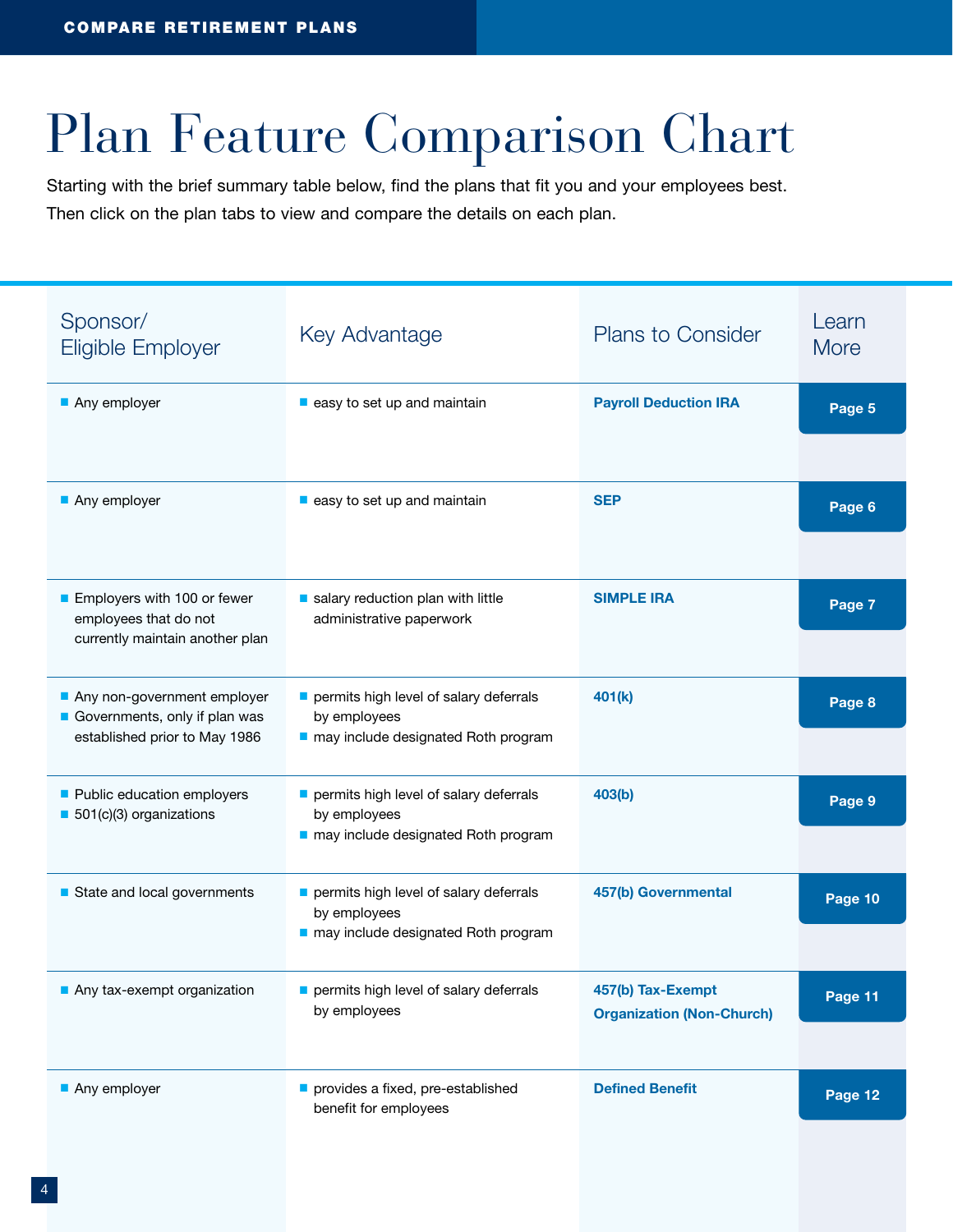| <b>Sponsor/Eligible Employer</b>                                  | any employer                                                                                                         |
|-------------------------------------------------------------------|----------------------------------------------------------------------------------------------------------------------|
| <b>Key Advantage</b>                                              | $\blacksquare$ easy to set up and maintain                                                                           |
| <b>Employer's Role</b>                                            | arrange for employees to make payroll deduction contributions                                                        |
|                                                                   | ■ transmit contributions for employees to IRA                                                                        |
|                                                                   | no annual filing requirement                                                                                         |
| <b>Contributors to the Plan</b>                                   | employee can decide how much to contribute                                                                           |
| <b>Maximum Annual</b><br><b>Contribution</b><br>(per participant) | ■ employee: \$6,000 for 2021                                                                                         |
| <b>Catch-Up Contributions</b>                                     | $\blacksquare$ age 50 or over $-$ additional employee contribution $-$ \$1,000                                       |
| <b>Minimum Employee</b><br><b>Coverage Requirement</b>            | should be made available to all employees                                                                            |
| <b>Withdrawals, Loans</b>                                         | ■ withdrawals permitted any time subject to federal income taxes                                                     |
| and Distributions                                                 | subject to 10% additional tax if before age 591/2                                                                    |
|                                                                   | must start receiving distributions by April 1 of the year following                                                  |
|                                                                   | attainment of age 72 (701/2 if you turned 701/2 before January 1, 2020)                                              |
|                                                                   | (special rules apply to Roth IRAs)                                                                                   |
|                                                                   | loans are not permitted from IRAs                                                                                    |
| <b>Rollovers/Transfers</b>                                        | rollovers permitted from one IRA to another and to an eligible retirement plan<br>(special rules apply to Roth IRAs) |
| <b>Vesting</b>                                                    | contributions are immediately 100% vested                                                                            |
| <b>EPCRS</b>                                                      | $\blacksquare$ no                                                                                                    |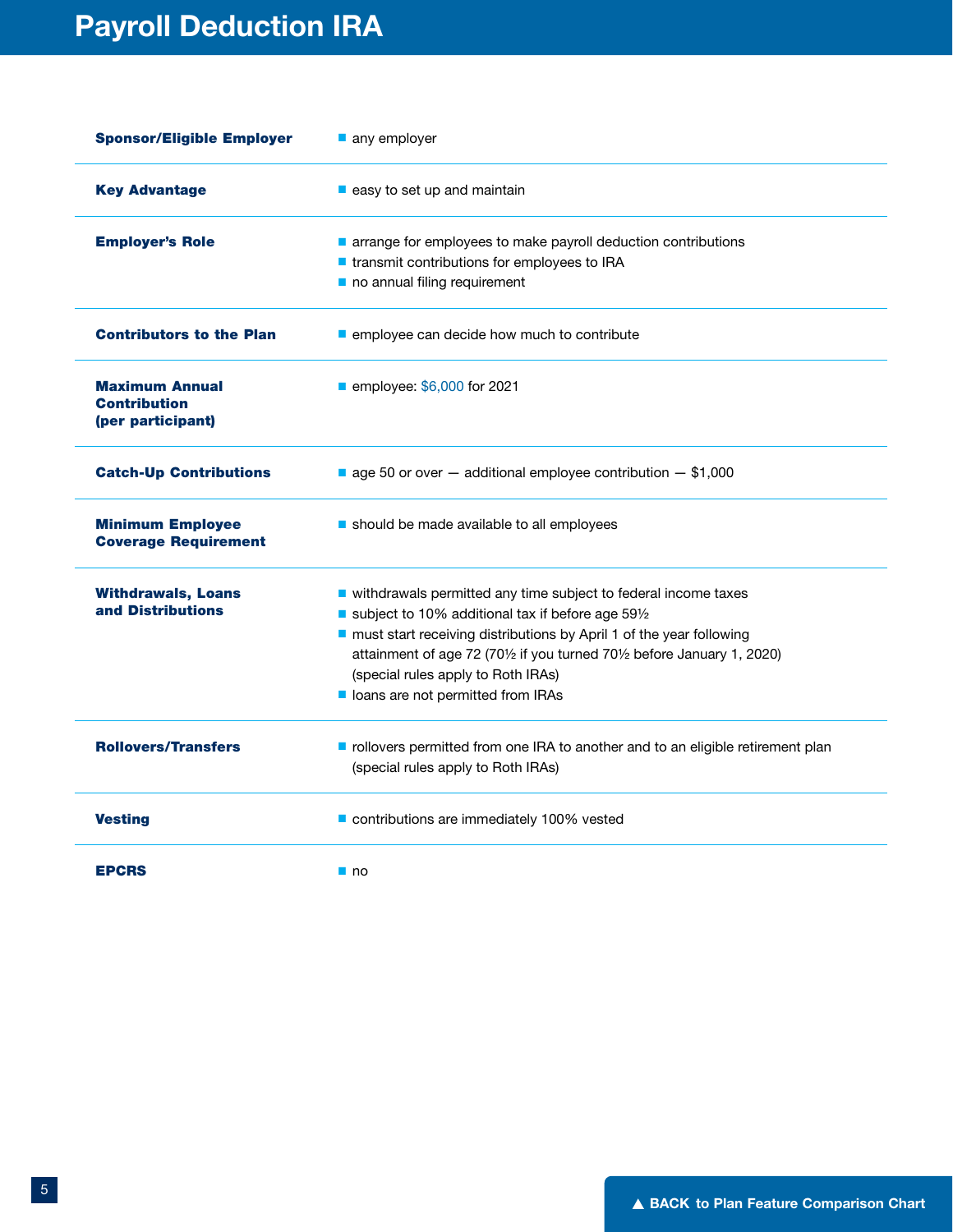| <b>Sponsor/Eligible Employer</b>                                  | any employer<br>$\blacksquare$ easy to set up and maintain                     |  |
|-------------------------------------------------------------------|--------------------------------------------------------------------------------|--|
| <b>Key Advantage</b>                                              |                                                                                |  |
| <b>Employer's Role</b>                                            | set up plan-employer may use Form 5305-SEP                                     |  |
|                                                                   | ■ transmit contributions for employees to SEP-IRA                              |  |
|                                                                   | generally, no annual filing requirement                                        |  |
|                                                                   | bank or financial institution handles most of the paperwork                    |  |
| <b>Contributors to the Plan</b>                                   | employer can decide whether to make contributions year-to-year                 |  |
|                                                                   | only employer contributes                                                      |  |
| <b>Maximum Annual</b><br><b>Contribution</b><br>(per participant) | up to 25% of compensation but no more than \$58,000 for 2021                   |  |
| <b>Catch-Up Contributions</b>                                     | $\blacksquare$ N/A                                                             |  |
| <b>Minimum Employee</b>                                           | must be offered to all employees who are at least 21 years of age,             |  |
| <b>Coverage Requirement</b>                                       | employed by the employer for 3 of the last 5 years, and had                    |  |
|                                                                   | compensation of at least \$650 in 2021                                         |  |
| <b>Withdrawals, Loans</b>                                         | ■ withdrawals permitted any time subject to federal income taxes               |  |
| and Distributions                                                 | subject to 10% additional tax if before age 591/2                              |  |
|                                                                   | must start receiving distributions by April 1 of the year following            |  |
|                                                                   | attainment of age 72 (701/2 if you turned 701/2 before January 1, 2020)        |  |
|                                                                   | loans are not permitted from SEP-IRAs                                          |  |
| <b>Rollovers/Transfers</b>                                        | rollovers permitted from one IRA to another and to an eligible retirement plan |  |
| <b>Vesting</b>                                                    | contributions are immediately 100% vested                                      |  |
| <b>EPCRS</b>                                                      | $\blacksquare$ yes                                                             |  |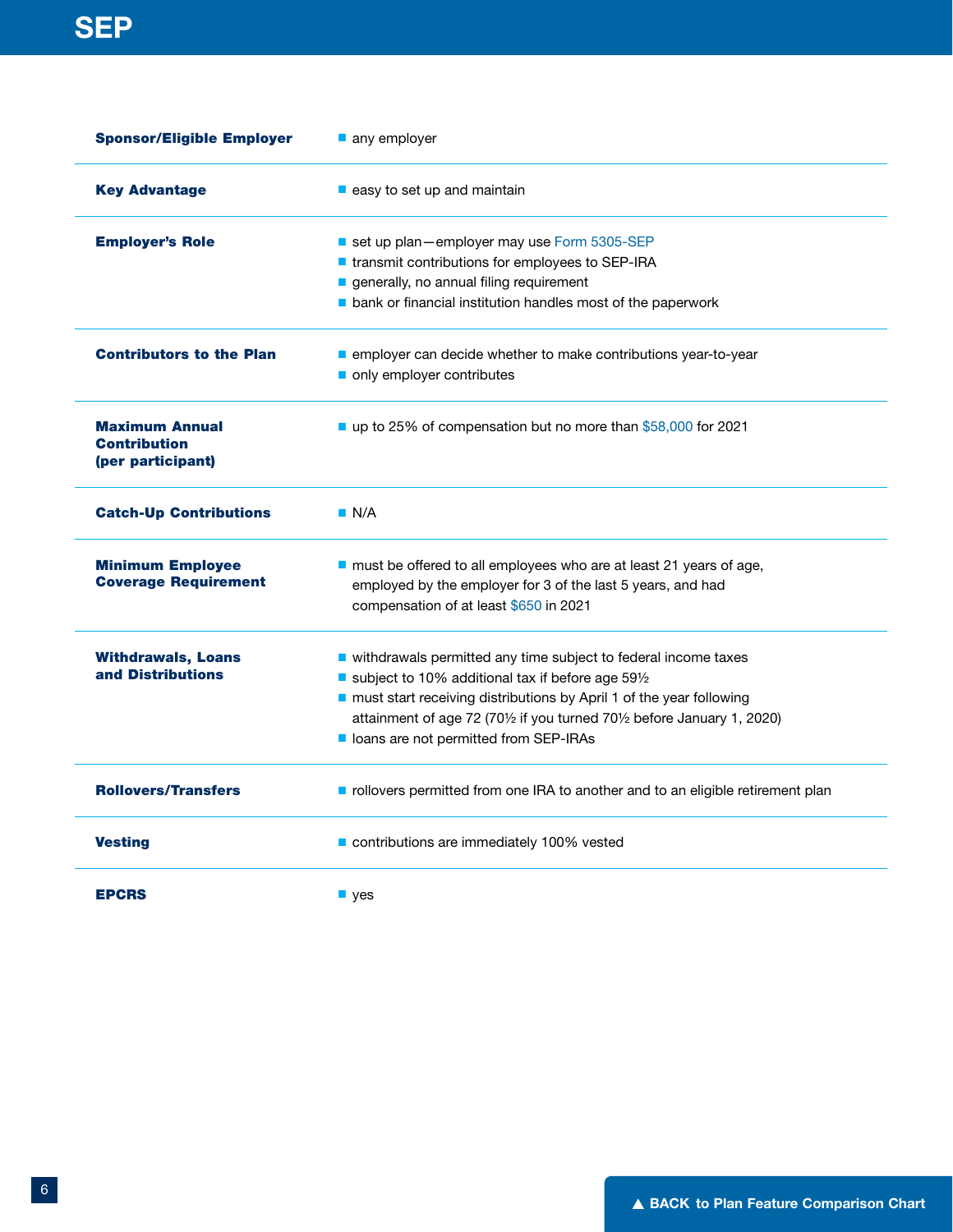| <b>Sponsor/Eligible Employer</b>                                  | employer with 100 or fewer employees that does not currently maintain another plan                                                                                                                                                                                                                                                                                    |
|-------------------------------------------------------------------|-----------------------------------------------------------------------------------------------------------------------------------------------------------------------------------------------------------------------------------------------------------------------------------------------------------------------------------------------------------------------|
| <b>Key Advantage</b>                                              | salary reduction plan with little administrative paperwork                                                                                                                                                                                                                                                                                                            |
| <b>Employer's Role</b>                                            | set up plan-employer may use Form 5304-SIMPLE or Form 5305-SIMPLE<br>■ transmit contributions for employees to SIMPLE IRA<br>no annual filing requirement<br>bank or financial institution handles most of the paperwork                                                                                                                                              |
| <b>Contributors to the Plan</b>                                   | employee can decide how much to contribute<br>employer must make matching contributions or contribute 2% of each eligible<br>employee's compensation                                                                                                                                                                                                                  |
| <b>Maximum Annual</b><br><b>Contribution</b><br>(per participant) | employee:<br>• \$13,500 in 2021<br>employer:<br>• either match employee contributions 100% of first 3% of compensation<br>(can be reduced to as low as 1% in any 2 of 5 years), or<br>• contribute 2% of each eligible employee's compensation                                                                                                                        |
| <b>Catch-Up Contributions</b>                                     | ■ age 50 or over $-$ additional employee contribution $-$ \$3,000 in 2021                                                                                                                                                                                                                                                                                             |
| <b>Minimum Employee</b><br><b>Coverage Requirement</b>            | must be offered to all employees who have compensation of at least \$5,000 in any<br>prior 2 years and are reasonably expected to earn at least \$5,000 in the current year                                                                                                                                                                                           |
| <b>Withdrawals, Loans</b><br>and Distributions                    | vithdrawals permitted any time subject to federal income taxes<br>subject to 10% additional tax if before age 591/2<br>(25% if less than 2 years of participation)<br>must start receiving distributions by April 1 of the year following<br>attainment of age 72 (701/2 if you turned 701/2 before January 1, 2020)<br>loans are not permitted from SIMPLE IRA plans |
| <b>Rollovers/Transfers</b>                                        | rollovers permitted from one SIMPLE IRA to another SIMPLE IRA any time<br>however, a rollover from a SIMPLE IRA to a non-SIMPLE IRA or to an eligible<br>retirement plan can be made tax-free only after a 2-year participation in the<br>SIMPLE IRA plan                                                                                                             |
| <b>Vesting</b>                                                    | employer and employee contributions are immediately 100% vested                                                                                                                                                                                                                                                                                                       |
| <b>EPCRS</b>                                                      | $\blacksquare$ yes                                                                                                                                                                                                                                                                                                                                                    |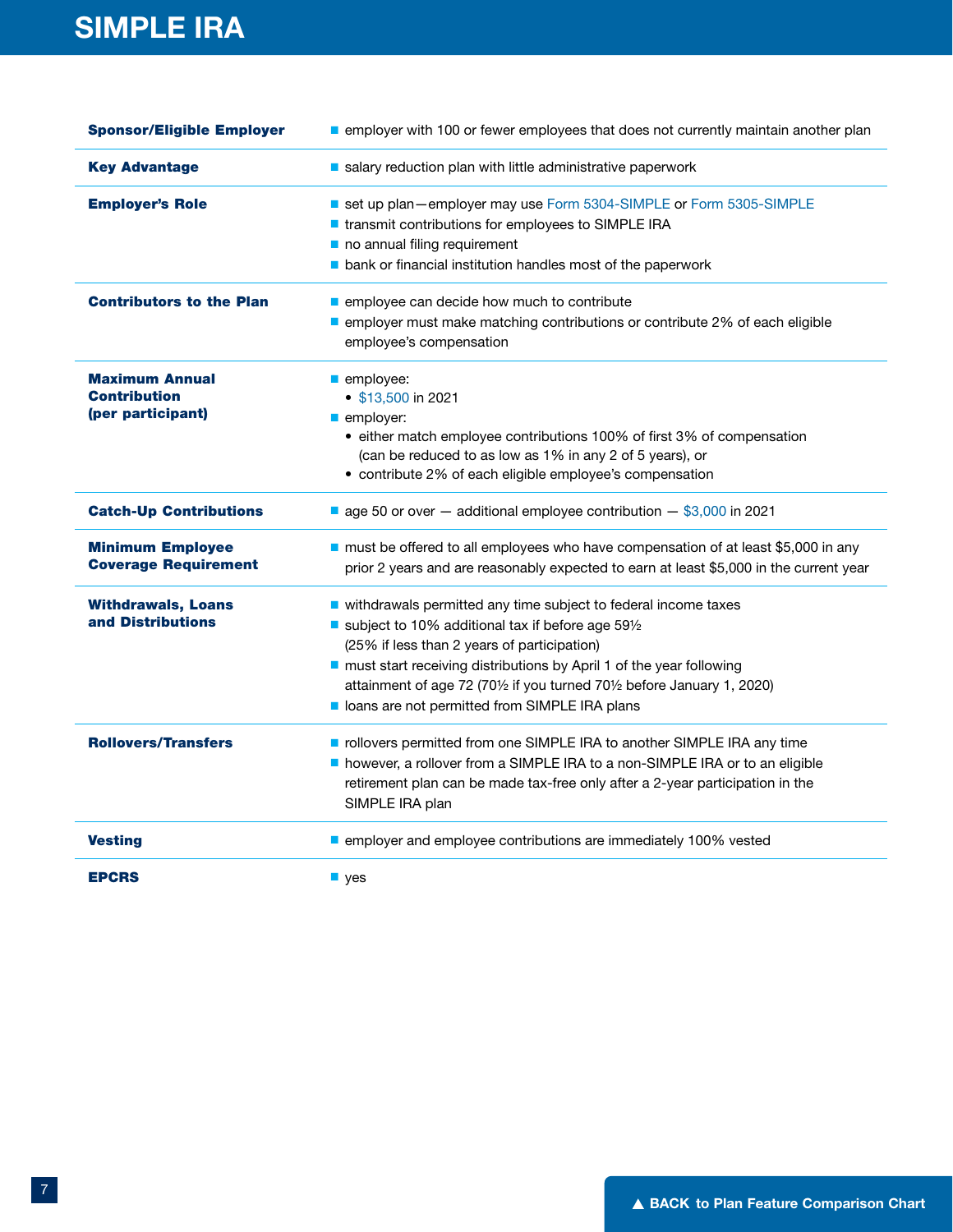## 401(k)

| <b>Sponsor/Eligible Employer</b>                       | any non-government employer<br>governments, only if plan was established prior to May 1986    |
|--------------------------------------------------------|-----------------------------------------------------------------------------------------------|
| <b>Key Advantage</b>                                   | permits high level of salary deferrals by employees                                           |
|                                                        | may include designated Roth program                                                           |
| <b>Employer's Role</b>                                 | arrange for employees to make elective deferral contributions and                             |
|                                                        | transmit contributions                                                                        |
|                                                        | annual filing of Form 5500 is required (unless government entity)                             |
|                                                        | nay require annual nondiscrimination testing to ensure that plan does not                     |
|                                                        | discriminate in favor of highly compensated employees<br>no model form to establish this plan |
|                                                        |                                                                                               |
| <b>Contributors to the Plan</b>                        | employee elective deferral contributions                                                      |
|                                                        | employer contributions are permissible but not required                                       |
| <b>Maximum Annual</b>                                  | employee elective deferrals:                                                                  |
| <b>Contribution</b>                                    | $\bullet$ \$19,500 in 2021                                                                    |
| (per participant)                                      | employer and employee:                                                                        |
|                                                        | • lesser of \$58,000 (2021) or 100% of compensation, subject to                               |
|                                                        | nondiscrimination testing                                                                     |
| <b>Catch-Up Contributions</b>                          | ■ age 50 or over - additional elective deferrals - \$6,500 in 2021                            |
| <b>Minimum Employee</b><br><b>Coverage Requirement</b> | must pass minimum coverage test                                                               |
| <b>Withdrawals, Loans</b>                              | ■ withdrawals permitted after a distributable event occurs (such as retirement,               |
| and Distributions                                      | death, disability, severance from employment)                                                 |
|                                                        | nust start receiving distributions by April 1 following the later of year of retirement       |
|                                                        | or attainment of age 72 (701/2 if you turned 701/2 before January 1, 2020)                    |
|                                                        | plan may permit loans and hardship withdrawals                                                |
|                                                        | subject to 10% additional tax if before age 591/2                                             |
| <b>Rollovers/Transfers</b>                             | rollovers permitted to an eligible retirement plan or IRA                                     |
| <b>Vesting</b>                                         | employee elective deferral contributions are immediately 100% vested                          |
|                                                        | employer contributions may vest over time according to plan terms                             |
| <b>EPCRS</b>                                           | $\blacksquare$ yes                                                                            |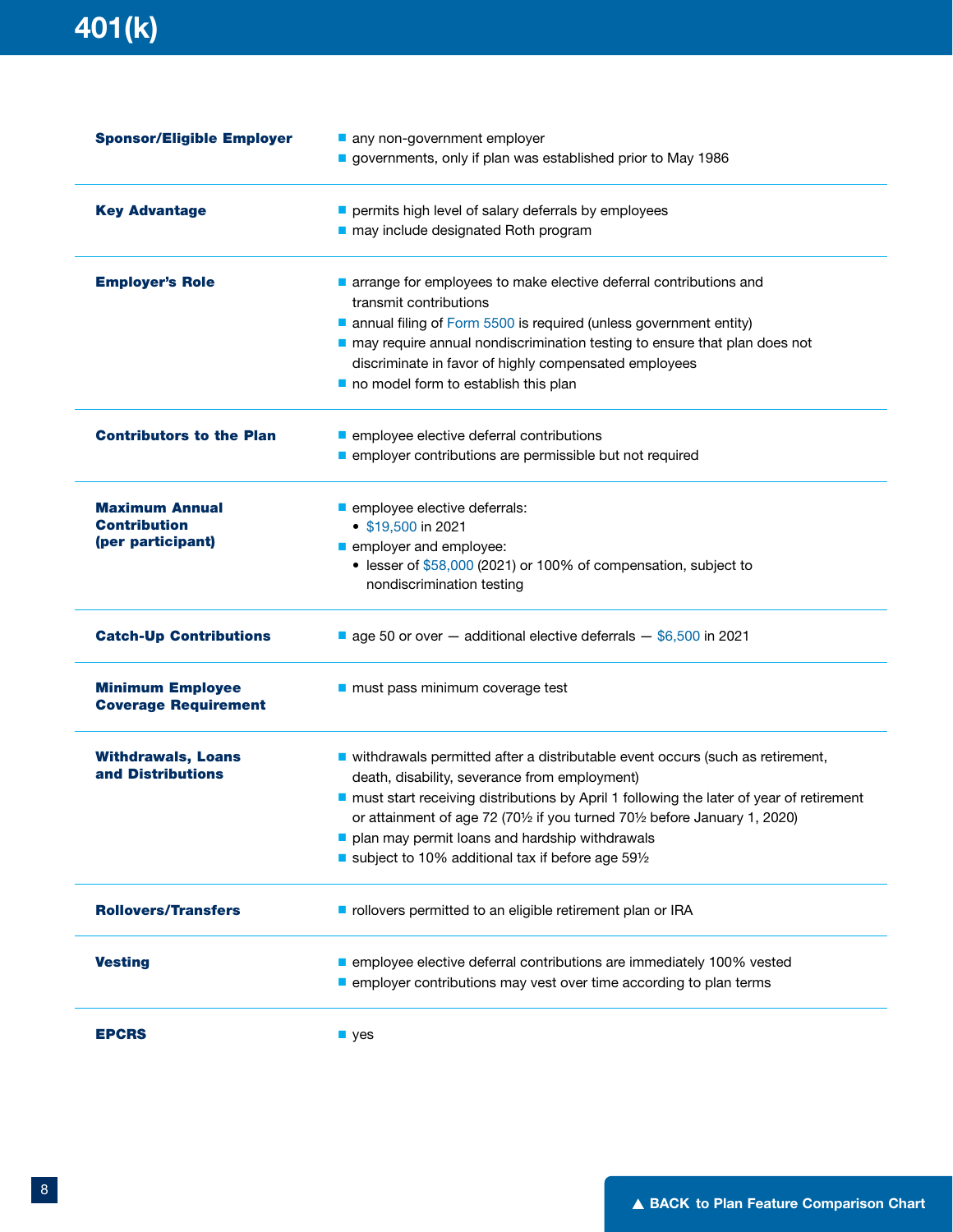| <b>Sponsor/Eligible Employer</b> | public education employers<br>501(c)(3) organizations                                               |
|----------------------------------|-----------------------------------------------------------------------------------------------------|
| <b>Key Advantage</b>             | permits high level of salary deferrals by employees<br>may include designated Roth program          |
| <b>Employer's Role</b>           | arrange for employees to make elective deferral contributions and transmit                          |
|                                  | contributions                                                                                       |
|                                  | may require Form 5500 filing if employer contributions are made (unless                             |
|                                  | government entity)                                                                                  |
|                                  | no model form to establish this plan                                                                |
| <b>Contributors to the Plan</b>  | employee elective deferral contributions                                                            |
|                                  | employer contributions are permissible but not required                                             |
| <b>Maximum Annual</b>            | employee elective deferrals - $$19,500$ in 2021                                                     |
| <b>Contribution</b>              | $\blacksquare$ employer and employee $-$ lesser of \$58,000 (2021) or 100% of includible            |
| (per participant)                | compensation                                                                                        |
|                                  | ■ age 50 or over – additional elective deferrals – $$6,500$ (2021)                                  |
| <b>Catch-Up Contributions</b>    | Special 403(b) catch-up:                                                                            |
|                                  | selected employers                                                                                  |
|                                  | employee must have 15 years of service                                                              |
|                                  | limited to least of: 1) \$3,000, 2) \$15,000 less previously excluded special                       |
|                                  | catch-ups and 3) \$5,000 multiplied by years of service minus previously                            |
|                                  | excluded deferrals                                                                                  |
| <b>Minimum Employee</b>          | employee elective deferral contributions:                                                           |
| <b>Coverage Requirement</b>      | • all eligible employees may elect to have a contribution of more than<br>\$200 by salary reduction |
|                                  | other contributions:                                                                                |
|                                  | • must pass minimum coverage test (except government entities)                                      |
| <b>Withdrawals, Loans</b>        | withdrawals permitted after a distributable event occurs (such as retirement, death,                |
| and Distributions                | disability, severance from employment)                                                              |
|                                  | nust start receiving distributions by April 1 following the later of year of retirement             |
|                                  | or attainment of age 72 (701/2 if you turned 701/2 before January 1, 2020)                          |
|                                  | plan may permit loans and hardship withdrawals                                                      |
|                                  | ■ subject to 10% additional tax if before age 591/2                                                 |
| <b>Rollovers/Transfers</b>       | rollovers permitted to an eligible retirement plan                                                  |
|                                  | transfers permitted from one 403(b) to another 403(b)                                               |
|                                  | purchase permissive service (government plans)                                                      |
| <b>Vesting</b>                   | employee elective deferral contributions are immediately 100% vested                                |
|                                  | employer contributions may vest over time according to plan terms                                   |
| <b>EPCRS</b>                     | $\blacksquare$ yes                                                                                  |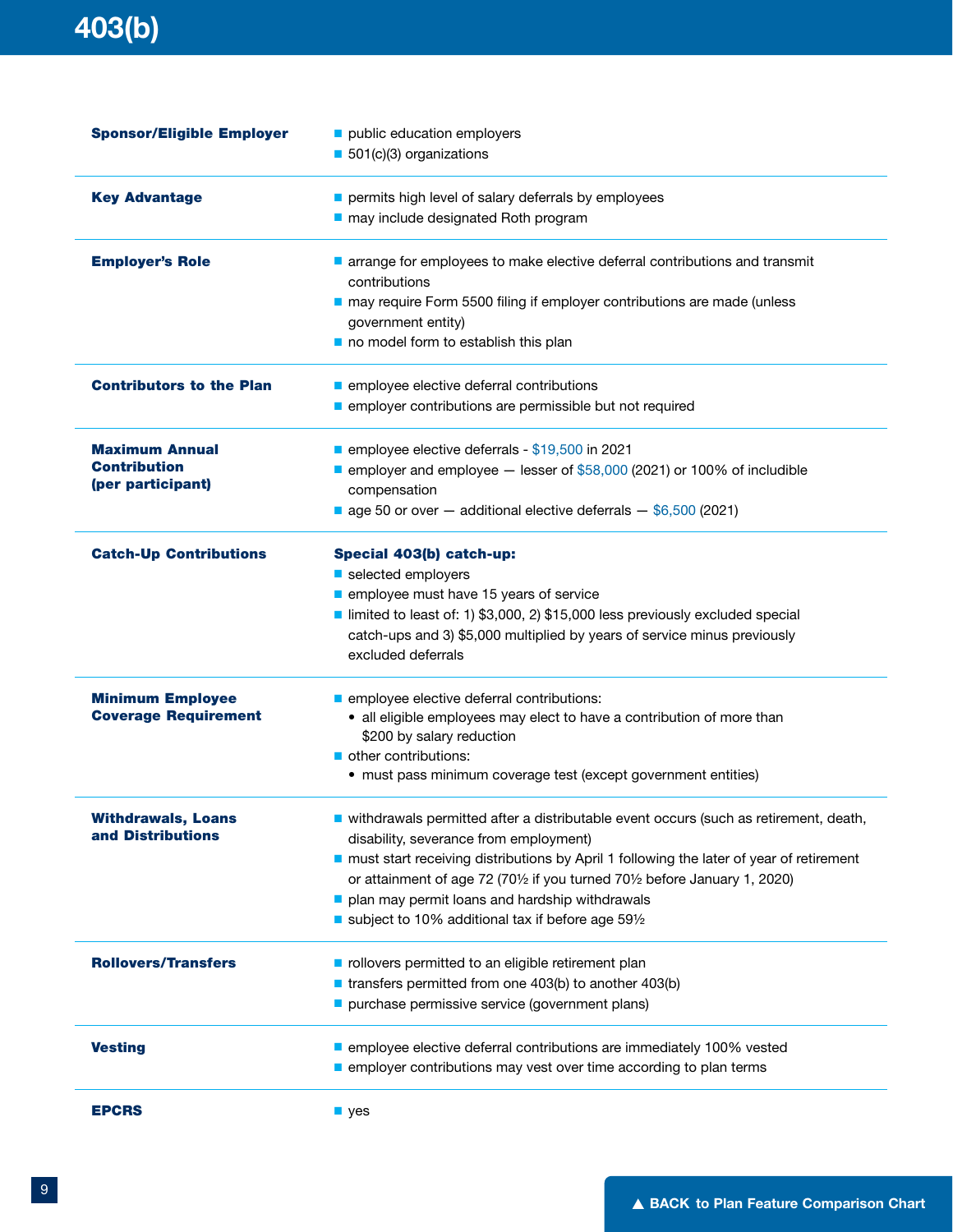| <b>Sponsor/Eligible Employer</b>                                  | state and local governments                                                                                                                                                                                                                                                                                                        |
|-------------------------------------------------------------------|------------------------------------------------------------------------------------------------------------------------------------------------------------------------------------------------------------------------------------------------------------------------------------------------------------------------------------|
| <b>Key Advantage</b>                                              | permits high level of salary deferrals by employees<br>may include designated Roth program                                                                                                                                                                                                                                         |
| <b>Employer's Role</b>                                            | arrange for employees to make salary reduction contributions<br>no model form to establish this plan                                                                                                                                                                                                                               |
| <b>Contributors to the Plan</b>                                   | employee salary reduction contributions<br>employer contributions are permissible but not required                                                                                                                                                                                                                                 |
| <b>Maximum Annual</b><br><b>Contribution</b><br>(per participant) | employer and employee:<br>$\bullet$ \$19,500 in 2021<br>■ age 50 or over $-$ additional salary reduction contribution $-$ \$6,500 (2021)                                                                                                                                                                                           |
| <b>Catch-Up Contributions</b>                                     | <b>Special 457 catch-up:</b><br>■ 3 years prior to the year of normal retirement age<br>lacktriangleright limited to lesser of:<br>1. \$39,000 (twice the basic annual limit) in 2021, or<br>2. the basic annual limit plus unused basic annual limit in prior years<br>(only allowed if not using the age 50 or over catch-up)    |
| <b>Minimum Employee</b><br><b>Coverage Requirement</b>            | common-law employees<br>nidependent contractors<br>does not need to pass a minimum coverage test                                                                                                                                                                                                                                   |
| <b>Withdrawals, Loans</b><br>and Distributions                    | ■ withdrawals permitted after severance from employment<br>nust start receiving distributions by April 1 following the later of year of retirement<br>or attainment of age 72 (701/2 if you turned 701/2 before January 1, 2020)<br>plan may permit loans and distributions for unforeseen emergency or small<br>inactive accounts |
| <b>Rollovers/Transfers</b>                                        | rollovers permitted to an eligible retirement plan<br>■ transfers permitted from one government 457(b) to another government 457(b)<br>purchase permissive service                                                                                                                                                                 |
| <b>Vesting</b>                                                    | employee salary reduction contributions are immediately 100% vested<br>employer contributions may vest over time according to plan terms                                                                                                                                                                                           |
| <b>EPCRS</b>                                                      | submission accepted on a provisional basis outside EPCRS<br>special 180-day rule to correct                                                                                                                                                                                                                                        |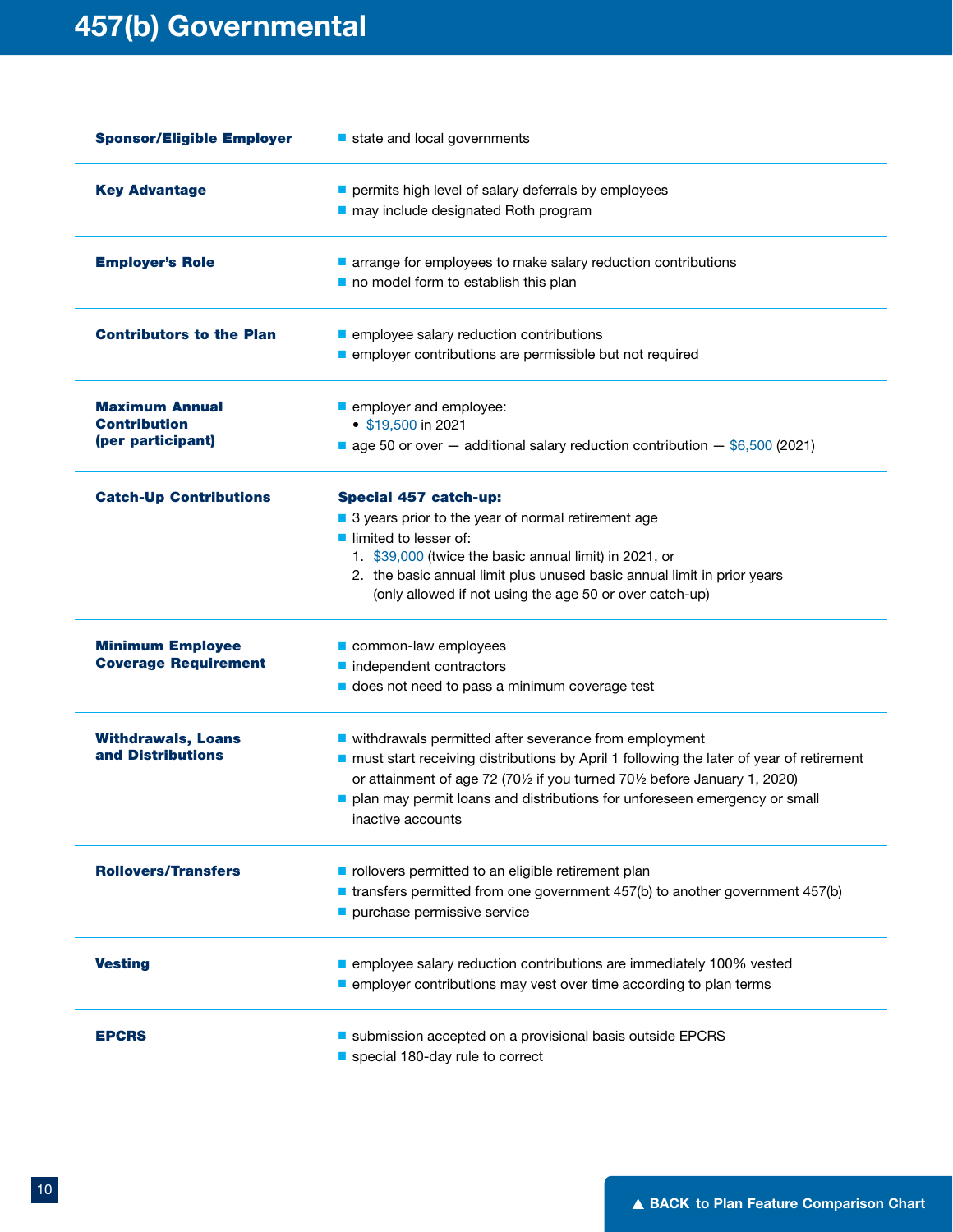### 457(b) Tax-Exempt Organization (Non-Church)

| <b>Sponsor/Eligible Employer</b>                                  | any tax-exempt organization                                                                                                                                                                                                                                   |
|-------------------------------------------------------------------|---------------------------------------------------------------------------------------------------------------------------------------------------------------------------------------------------------------------------------------------------------------|
| <b>Key Advantage</b>                                              | permits high level of salary deferrals by employees                                                                                                                                                                                                           |
| <b>Employer's Role</b>                                            | arrange for employees to make salary reduction contributions<br>no model form to establish this plan                                                                                                                                                          |
| <b>Contributors to the Plan</b>                                   | employee salary reduction contributions<br>employer contributions are permissible but not required                                                                                                                                                            |
| <b>Maximum Annual</b><br><b>Contribution</b><br>(per participant) | employer and employee:<br>$\bullet$ \$19,500 in 2021<br>no age 50 or over additional salary reduction contribution                                                                                                                                            |
| <b>Catch-Up Contributions</b>                                     | <b>Special 457 catch-up:</b><br>■ 3 years prior to the year of normal retirement age<br>limited to lesser of:<br>1. \$39,000 (twice the basic annual limit) in 2021, or<br>2. the basic annual limit plus unused basic annual limit in prior years            |
| <b>Minimum Employee</b><br><b>Coverage Requirement</b>            | selected group of management or highly compensated employees<br>nidependent contractors<br>does not need to pass a minimum coverage test                                                                                                                      |
| <b>Withdrawals, Loans</b><br>and Distributions                    | ■ withdrawals permitted after severance from employment<br>nust start receiving distributions by April 1 following the later of year of retirement<br>or attainment of age 72 (701/2 if you turned 701/2 before January 1, 2020)<br>plan may not permit loans |
| <b>Rollovers/Transfers</b>                                        | no rollovers permitted<br>post-severance transfers permitted from one tax-exempt 457(b) to another<br>tax-exempt 457(b)                                                                                                                                       |
| <b>Vesting</b>                                                    | employee and employer contributions must be subject to claims of creditors                                                                                                                                                                                    |
| <b>EPCRS</b>                                                      | $\blacksquare$ no                                                                                                                                                                                                                                             |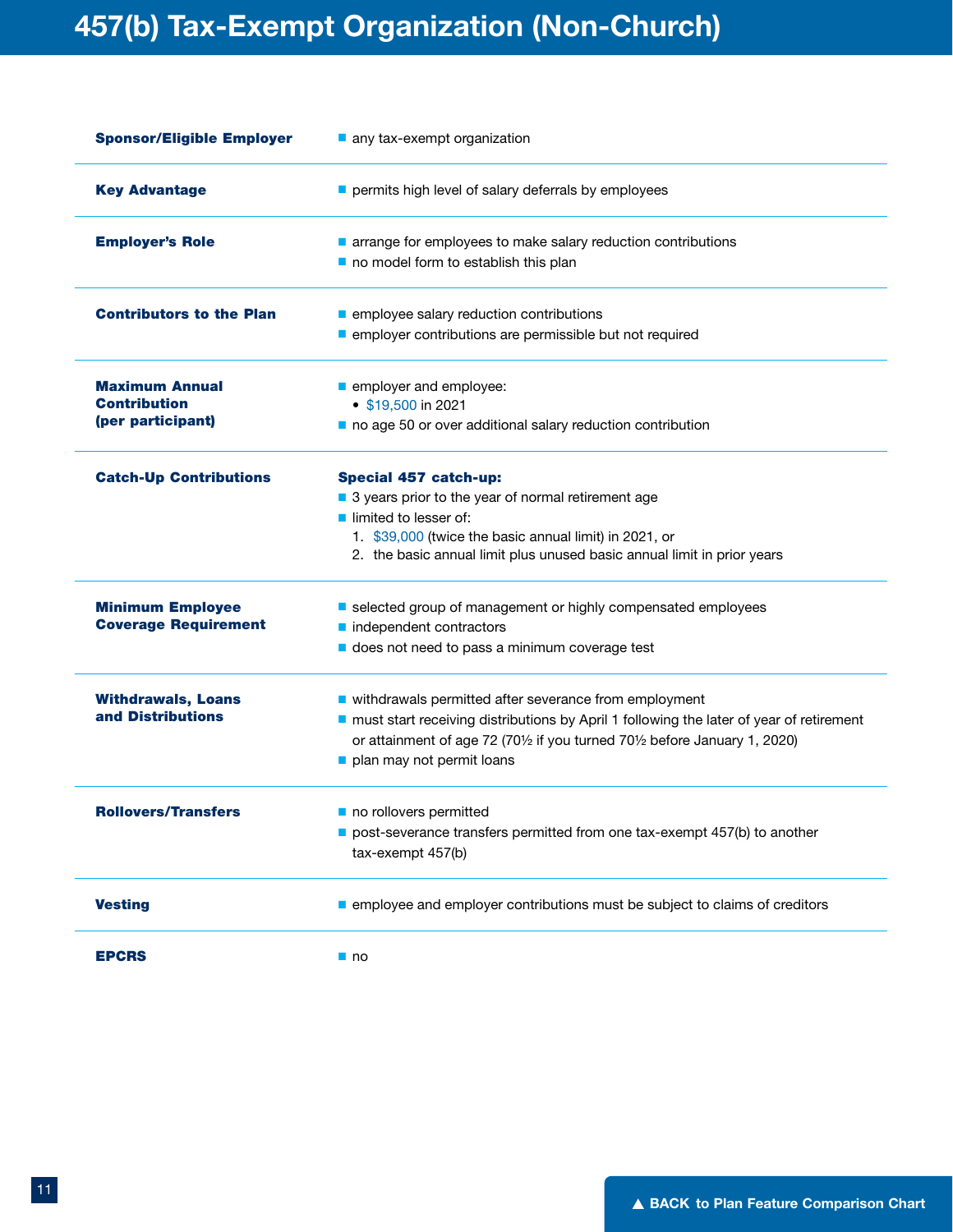| <b>Sponsor/Eligible Employer</b>                       | any employer                                                                                   |  |
|--------------------------------------------------------|------------------------------------------------------------------------------------------------|--|
| <b>Key Advantage</b>                                   | provides a fixed, pre-established benefit for employees                                        |  |
| <b>Employer's Role</b>                                 | annual filing of Form 5500 required (unless government entity)                                 |  |
|                                                        | an actuary must determine annual contributions                                                 |  |
|                                                        | no model form to establish this plan                                                           |  |
| <b>Contributors to the Plan</b>                        | primarily funded by employer                                                                   |  |
| <b>Maximum Annual</b>                                  | actuarially determined contribution                                                            |  |
| <b>Contribution</b>                                    | plan benefits are subject to nondiscrimination testing                                         |  |
| (per participant)                                      | ■ maximum annual benefit that may be funded is the lesser of \$230,000 (2021) or               |  |
|                                                        | 100% of a participant's average compensation for their highest 3 consecutive<br>calendar years |  |
| <b>Catch-Up Contributions</b>                          | $\blacksquare$ N/A                                                                             |  |
| <b>Minimum Employee</b><br><b>Coverage Requirement</b> | ■ must pass minimum coverage test                                                              |  |
| <b>Withdrawals, Loans</b>                              | payment of benefits after a distributable event occurs (such as retirement, death,             |  |
| and Distributions                                      | disability, severance from employment)                                                         |  |
|                                                        | nust start receiving distributions by April 1 following the later of year of retirement        |  |
|                                                        | or attainment of age 72 (701/2 if you turned 701/2 before January 1, 2020)                     |  |
|                                                        | loans permitted<br>subject to 10% additional tax if before age 591/2                           |  |
|                                                        |                                                                                                |  |
| <b>Rollovers/Transfers</b>                             | generally, participant's benefit can be rolled over to another qualified plan that             |  |
|                                                        | accepts rollovers or an IRA                                                                    |  |
| <b>Vesting</b>                                         | $\blacksquare$ may vest over time according to plan terms                                      |  |
| <b>EPCRS</b>                                           | $\blacksquare$ yes                                                                             |  |